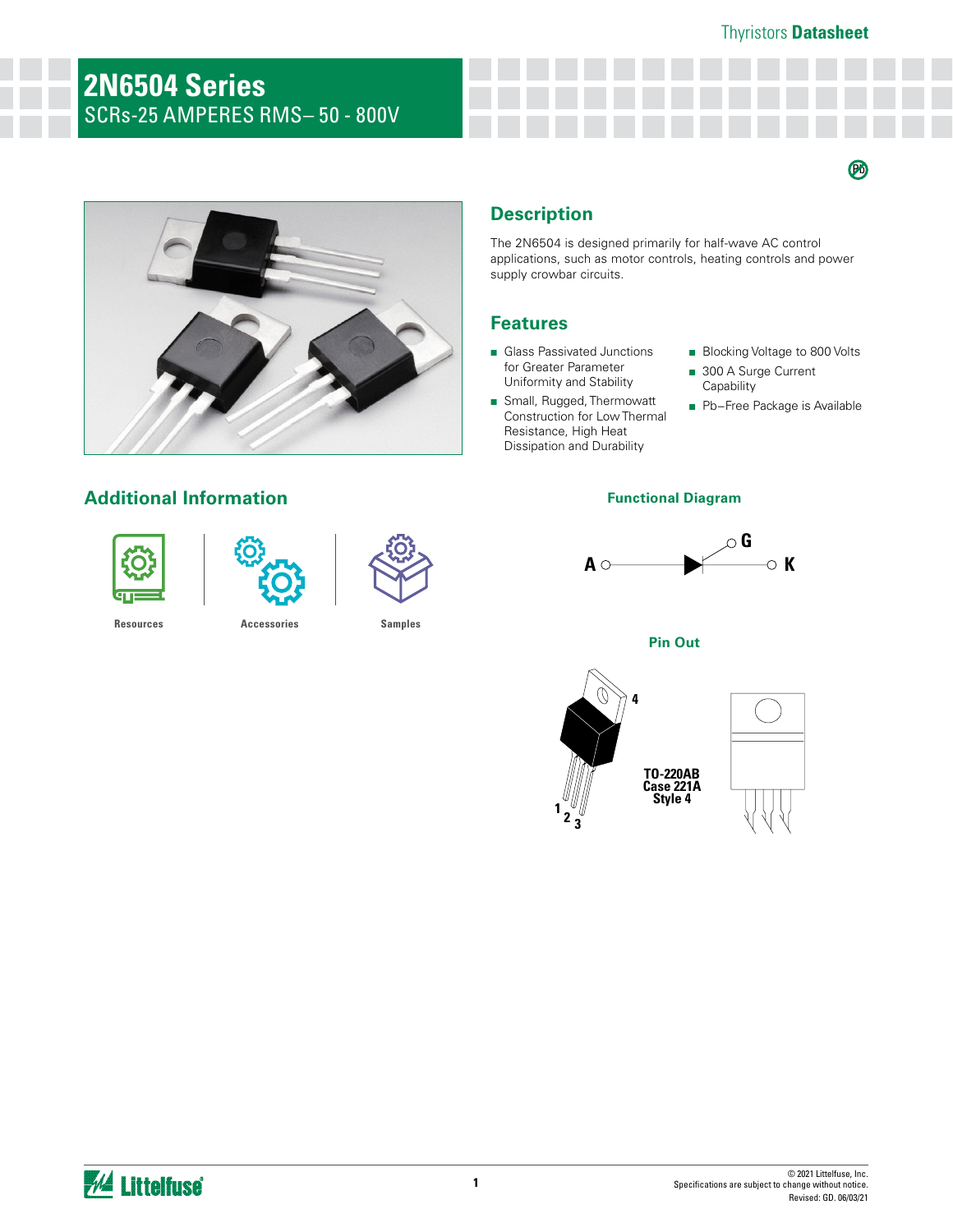## **Maximum Ratings** (T<sub>J</sub> = 25°C unless otherwise noted)

| Rating                                                                                                | Symbol                                         | Value                                  | Unit                           |   |
|-------------------------------------------------------------------------------------------------------|------------------------------------------------|----------------------------------------|--------------------------------|---|
| Peak Repetitive Off-State Voltage (Note 1)<br>(Gate Open, Sine Wave 50 to 60 Hz, $T_1 = 25$ to 125°C) | 2N6504<br>2N6505<br>2N6507<br>2N6508<br>2N6509 | V <sub>drm</sub> ,<br>V <sub>rrm</sub> | 50<br>100<br>400<br>600<br>800 | V |
| On-State RMS Current (180 $^{\circ}$ Conduction Angles; T <sub>c</sub> = 85 $^{\circ}$ C)             | <sup>I</sup> T (RMS)                           | 25                                     | А                              |   |
| Average On-State Current (180° Conduction Angles; $T_c = 85^{\circ}$ C)                               | IT (AV)                                        | 16                                     | A                              |   |
| Peak Non-repetitive Surge Current<br>(1/2 Cycle, Sine Wave 60 Hz, $T_1 = 100^{\circ}$ C)              | <sup>1</sup> TSM                               | 250                                    | А                              |   |
| Forward Peak Gate Power (Pulse Width $\leq 1.0$ µs, T <sub>c</sub> = 85°C)                            | $P_{GM}$                                       | 20                                     | W                              |   |
| Forward Average Gate Power (t = 8.3 ms, $T_c = 85^{\circ}$ C)                                         | $P_{G(AV)}$                                    | 0.5                                    | W                              |   |
| Forward Peak Gate Current (Pulse Width $\leq 1.0$ µs, T <sub>c</sub> = 85°C)                          | $I_{GM}$                                       | 2.0                                    | A                              |   |
| Operating Junction Temperature Range                                                                  |                                                | $-40$ to $+125$                        | $^{\circ}$ C                   |   |
| Storage Temperature Range                                                                             | stg                                            | $-40$ to $+150$                        | $^{\circ}C$                    |   |

Stresses exceeding Maximum Ratings may damage the device. Maximum Ratings are stress ratings only. Functional operation above the Recommended Operating Conditions is not implied. Extended exposure to stresses above the

Recommended Operating Conditions may affect device reliability.<br>1. V<sub>ises d</sub>and V<sub>ises</sub> for all types can be applied on a continuous basis. Ratings apply for zero or negative gate voltage; however, positive gate voltage sh

#### **Thermal Characteristics**

| Rating                                                                             | Symbol                      | Value | Unit |
|------------------------------------------------------------------------------------|-----------------------------|-------|------|
| *Thermal Resistance, Junction to Case                                              | $\mathsf{R}_{\mathsf{euc}}$ | 1.5   | °C/W |
| *Maximum Lead Temperature for Soldering Purposes, 1/8" from case for<br>10 seconds |                             | 260   |      |

\* Indicates JEDEC Registered Data.

### **Electrical Characteristics - OFF**  $(T_c = 25^{\circ}C$  unless otherwise noted)

| Characteristic                                      |                 |            | Min                      | Typ | Max | Unit      |
|-----------------------------------------------------|-----------------|------------|--------------------------|-----|-----|-----------|
| <b>TPeak Repetitive Blocking Current</b>            | $=25^{\circ}$ C | 'DRM'      | $\sim$                   |     |     | <b>UA</b> |
| $(V_{_{AK}} = V_{_{DRM}} = V_{_{RRM}}$ ; Gate Open) | $125^{\circ}$ C | <b>RRM</b> | $\overline{\phantom{0}}$ |     |     | mA        |

### **Electrical Characteristics - ON**  $(T_c = 25^{\circ}C$  unless otherwise noted; Electricals apply in both directions)

| <b>Characteristic</b>                                                                                                       |                                                               | Symbol                                 | <b>Min</b>               | <b>Typ</b>               | <b>Max</b>               | Unit                     |         |
|-----------------------------------------------------------------------------------------------------------------------------|---------------------------------------------------------------|----------------------------------------|--------------------------|--------------------------|--------------------------|--------------------------|---------|
| * Forward On-State Voltage (Note 2) (ITM = 50 A)                                                                            |                                                               |                                        | V <sub>TM</sub>          | $\qquad \qquad -$        |                          | 1.8                      | V       |
| * Gate Trigger Current (Continuous dc)                                                                                      |                                                               | $T_c = 25^{\circ}$ C                   |                          | $\equiv$                 | 9.0                      | 30                       | mA      |
| $(V_{\text{AK}} = 12 V_{\text{dc}}$ , RL = 100)                                                                             |                                                               | $T_c = -40^{\circ}C$                   | <sup>1</sup> GT          |                          |                          | 75                       |         |
| * Gate Trigger Voltage (Continuous dc) ( $V_{\text{av}}$ = 12 Vdc, R <sub>1</sub> = 100 $\Omega$ , T <sub>c</sub> = -40 °C) |                                                               |                                        | $V_{GT}$                 | $\overline{\phantom{m}}$ | 1.0                      | 1.5                      | V       |
| Gate Non-Trigger Voltage ( $V_{\text{ak}} = 12$ Vdc, R <sub>1</sub> = 100 $\Omega$ , T <sub>1</sub> = 125°C)                |                                                               | $V_{GD}$                               | 0.2                      |                          | -                        | V                        |         |
| *Holding Current ( $V_p$ = 12 Vdc,<br>$T_c = 25^{\circ}C$                                                                   |                                                               |                                        | $\sim$                   | 18                       | 40                       | mA                       |         |
| Initiating Current = 200 mA, Gate Open)                                                                                     |                                                               | $T_c = -40^{\circ}C$                   | 'н                       | $\overline{\phantom{a}}$ | $\overline{\phantom{0}}$ | 80                       |         |
| * Turn-On Time ( $I_{TM}$ = 25 A, $I_{CT}$ = 50 mAdc)                                                                       |                                                               | $t_{gt}$                               | $\overline{\phantom{a}}$ | 1.5                      | 2.0                      | <b>LIS</b>               |         |
|                                                                                                                             | $(I_{\text{TM}} = 25 \text{ A}, I_{\text{p}} = 25 \text{ A})$ |                                        |                          | $\overline{\phantom{a}}$ | 15                       | $\overline{\phantom{a}}$ | μs      |
| Turn-Off Time ( $V_{\text{DBM}}$ = rated voltage)                                                                           |                                                               | $(ITM = 25 A, IB = 25 A, TC = 125 °C)$ |                          | $\sim$                   | 35                       | $\overline{\phantom{a}}$ | $\mu$ s |

\*Indicates JEDEC Registered Data **2.** Pulse Test: Pulse Width ≤ 300 µsec, Duty Cycle ≤ 2%.

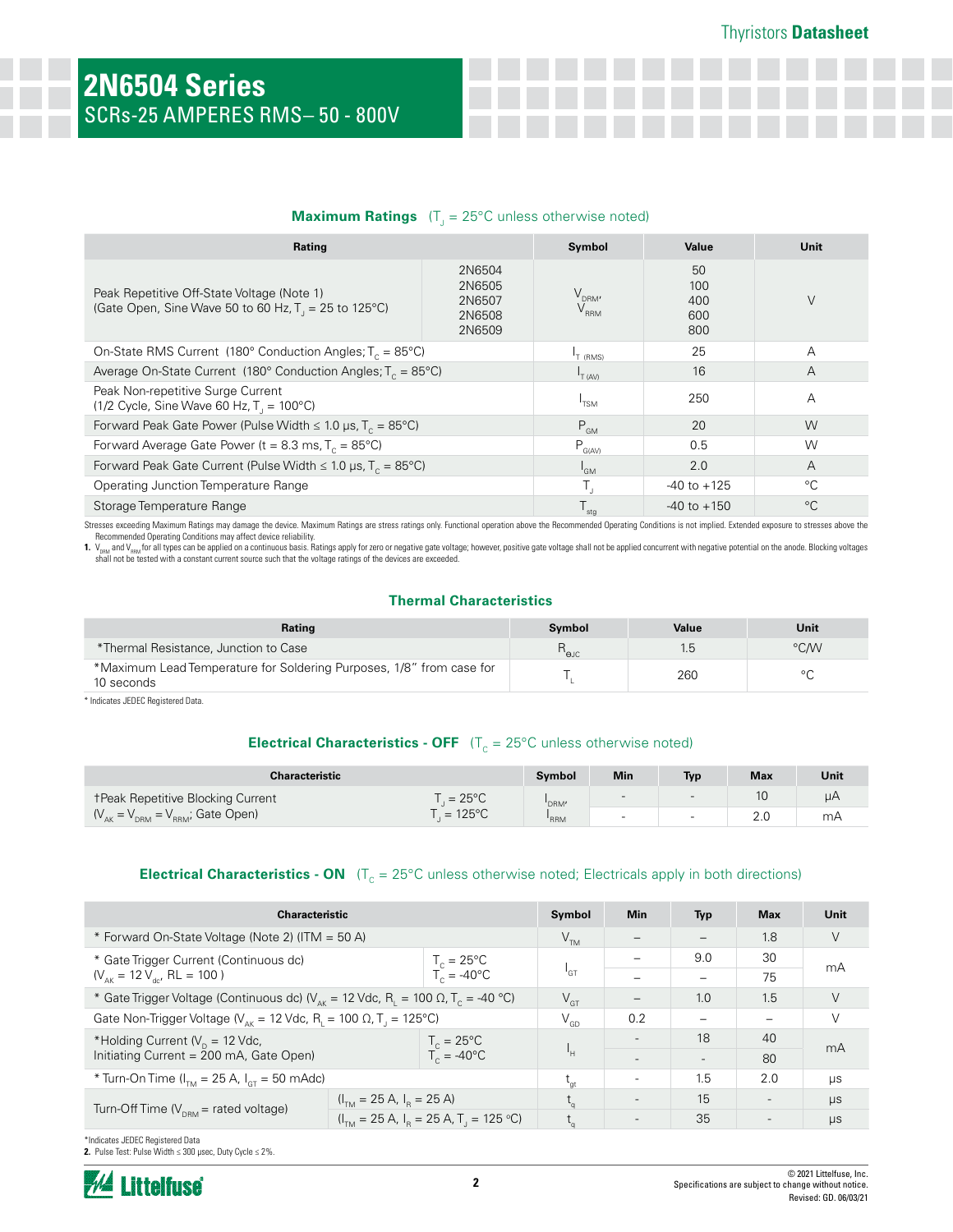#### **Dynamic Characteristics**

| <b>Characteristic</b>                                                                                    | Symbol | <b>Min</b> | Typ | <b>Max</b> | Unit |
|----------------------------------------------------------------------------------------------------------|--------|------------|-----|------------|------|
| Critical Rate of Rise of Off-State Voltage (Gate Open, Rated V <sub>DBM</sub> ,<br>Exponential Waveform) | dv/dt  | -          | 50  | $-$        | V/µs |

## **Voltage Current Characteristic of SCR**

| Symbol                     | <b>Parameter</b>                          |
|----------------------------|-------------------------------------------|
| $\rm V_{_{DRM}}$           | Peak Repetitive Forward Off State Voltage |
| I <sub>drm</sub>           | Peak Forward Blocking Current             |
| $\rm V_{_{RRM}}$           | Peak Repetitive Reverse Off State Voltage |
| "RRM                       | Peak Reverse Blocking Current             |
| $V^{\text{M}}_{\text{DM}}$ | Maximum On State Voltage                  |
|                            | <b>Holding Current</b>                    |





#### **Figure 1. AverageCurrent Derating Figure 2. Maximum On-State Power Dissipation**

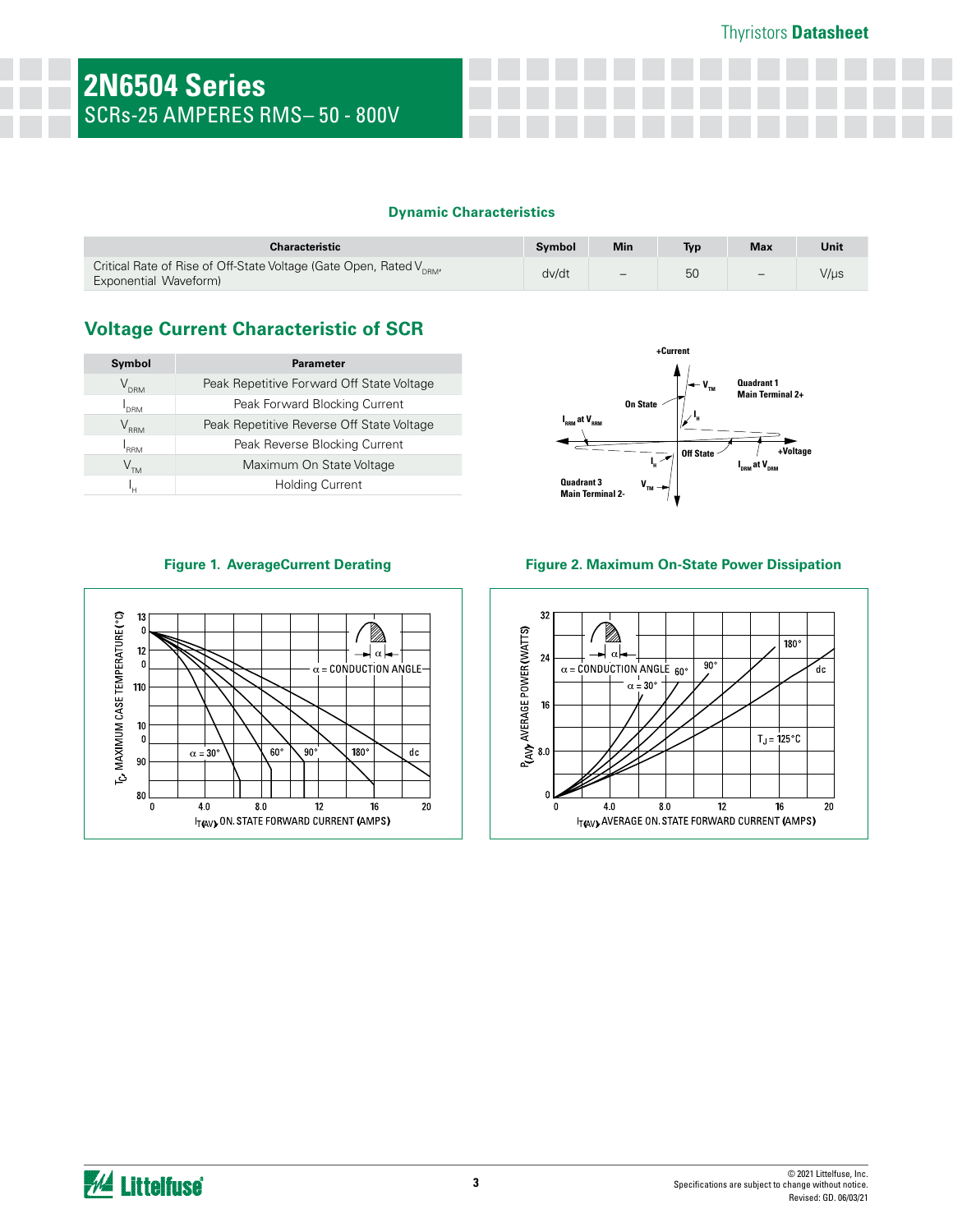# **2N6504 Series**  SCRs-25 AMPERES RMS– 50 - 800V

## 100 70 50 30  $125^{\circ}$ C  $20$ SAMPLY THE TANK CONTROLLER CONTROLLER TO THE TANK SALE OF THE TANK SALE OF THE TANK SALE OF THE TANK SALE OF T<br>
TANK SALE OF TANK SALE OF TANK SALE OF TANK SALE OF TANK SALE OF TANK SALE OF TANK SALE OF TANK SALE OF TANK S  $25^{\circ}$ C ⋕  $\pm$  $0.5$  $\mathbf{I}$  $\mathbf{I}$  $0.3$  $\mathbf{I}$  $0.2$  $0.1$  $04$  $\pmb{0}$  $\bf 0.8$  $1.2$  ${\bf 16}$  $2.0\,$  $2.4\,$  $2.8$ VE, INSTANTANEOUS VOLTAGE (VOLTS)







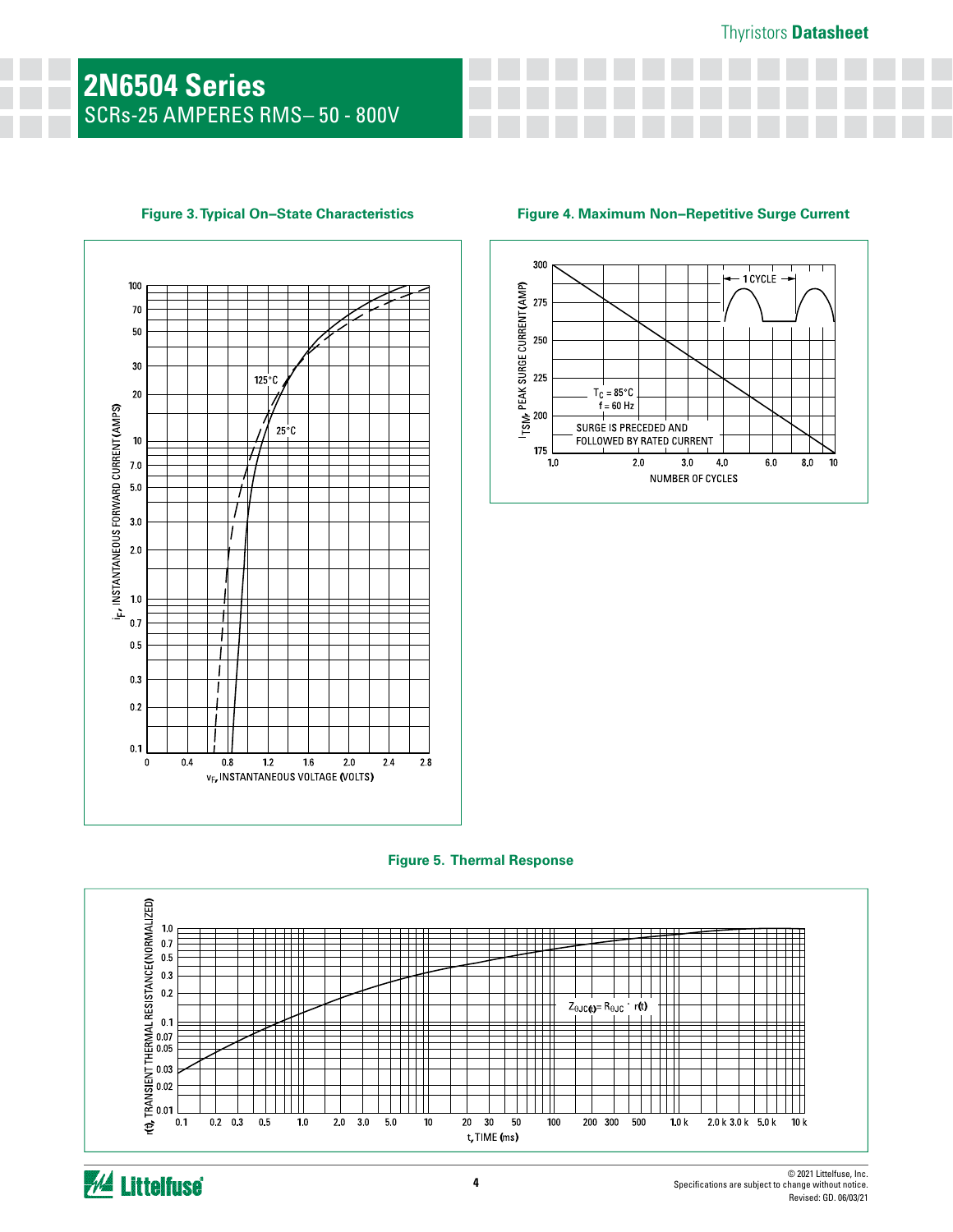## **Typical Trigger Characteristics**





#### **Figure 8. Typical Holding Current vs.Junction Temperature**



#### **Figure 7. Typical Gate Trigger Voltage vs. Junction Temperature**